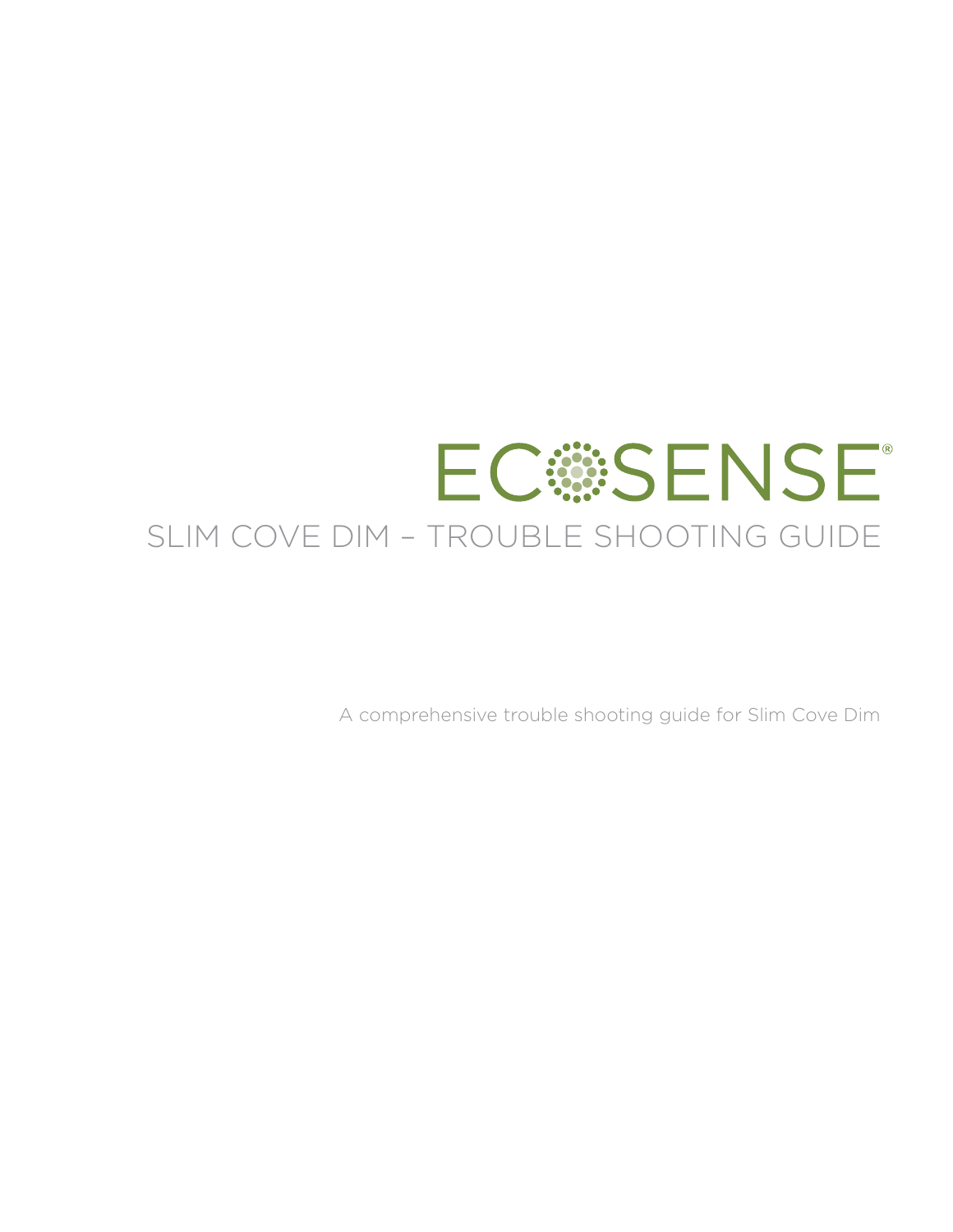TROUBLE SHOOTING GUIDE

This guide is designed to help you easily and quickly troubleshoot come common issues in the field.

For these issues that are not resolved with the trouble shooting action, simply fill in the form on the last page and submit to technicalsupport@ecosenselighting.com or call Customer Service at 855-632-6736.

**ECOSENSE** LIGHTING INC. 837 NORTH SPRING STREET SUITE 103 LOS ANGELES, CA 90012

**P •** 310.496.6255 **F •** 310.496.6256 **T •** 855.632.6736 855.6.ECOSEN SPECIFICATIONS SUBJECT TO CHANGE WITHOUT NOTICE.<br>VISIT **ECOSENSE**LIGHTING.COM FOR THE MOST CURRENT SPECIFICATIONS.<br>FOR A LIST OF PATENTS VISIT **ECOSENSE**LIGHTING.COM/IP-PORTFOLIO/ ©2017 ECOSENSE LIGHTING INC. ALL RIGHTS RESERVED. **ECOSENSE**, THE<br>**ECOSENSE** LOGO, **TROV, TROV** AND **ECOSPEC** ARE REGISTERED TRADEMARKS<br>OF **ECOSENSE** LIGHTING INC. RISE™, SLIM COVE™, FREEDOM TO CREATE™, MACRO™, FLIP-TO-FLAT™ ARE<br>TRADEMARKS OF **ECOSENSE** LIGHTING INC.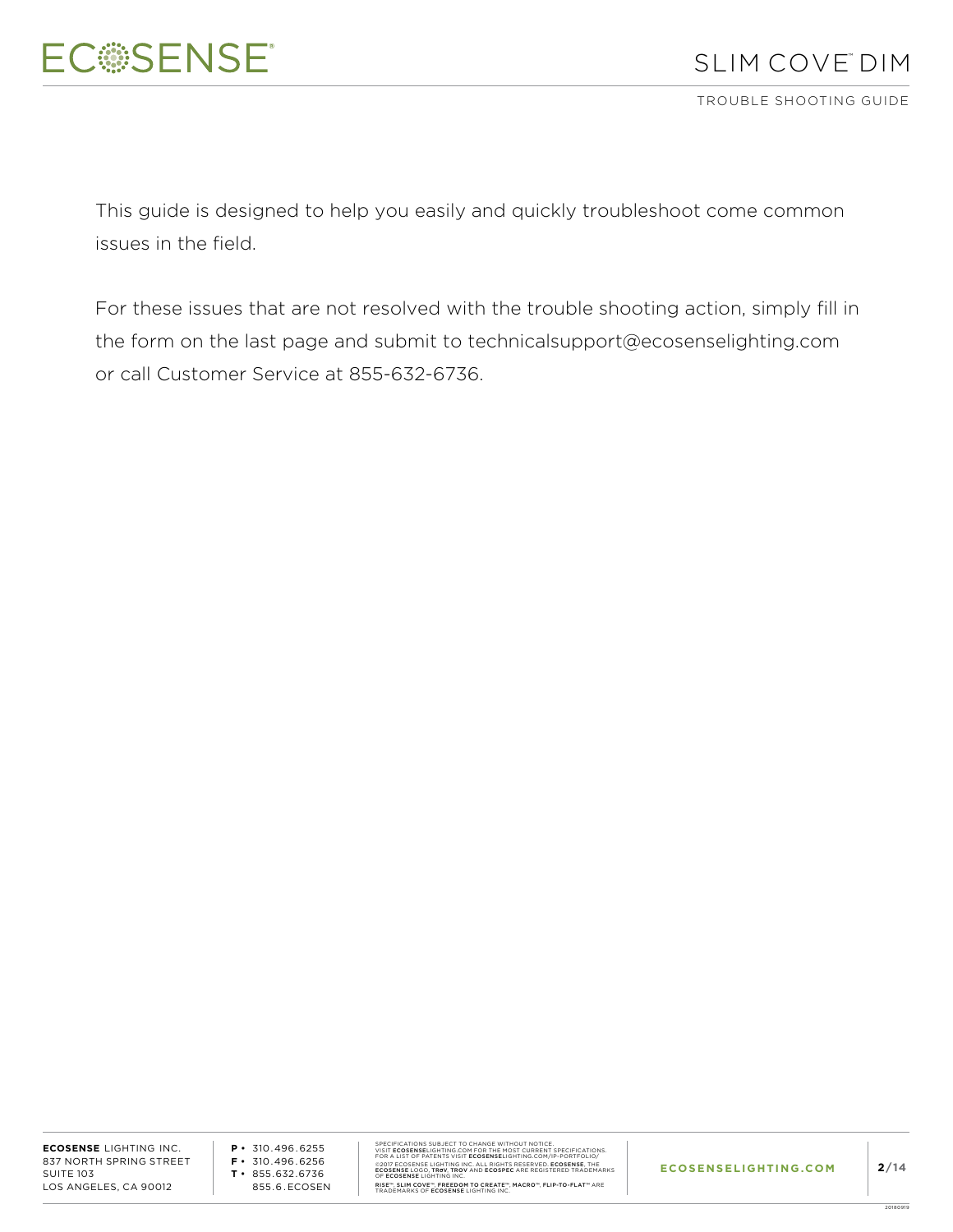

## SLIM COVE™ DIM

TROUBLE SHOOTING GUIDE

| Mechanical               | 4  |
|--------------------------|----|
| <b>LDCM</b>              | 5  |
| Dimmer                   | 6  |
| Electrical               | 10 |
| Light Quality            | 11 |
| <b>Tech Support Form</b> | 13 |

**ECOSENSE** LIGHTING INC. 837 NORTH SPRING STREET SUITE 103 LOS ANGELES, CA 90012

**P •** 310.496.6255 **F •** 310.496.6256 **T •** 855.632.6736 855.6.ECOSEN SPECIFICATIONS SUBJECT TO CHANGE WITHOUT NOTICE.<br>VISIT ECOSENSELIGHTING.COM FOR THE MOST CURRENT SPECIFICATIONS.<br>FOR A LIST OF PATENTS VISIT ECOSENSELIGHTING.COM/IP-PORTFOLIO/<br>@2017 ECOSENSE LIGHTING INC. ALL RIGHTS RESERV RISE™, SLIM COVE™, FREEDOM TO CREATE™, MACRO™, FLIP-TO-FLAT™ ARE<br>TRADEMARKS OF **ECOSENSE** LIGHTING INC.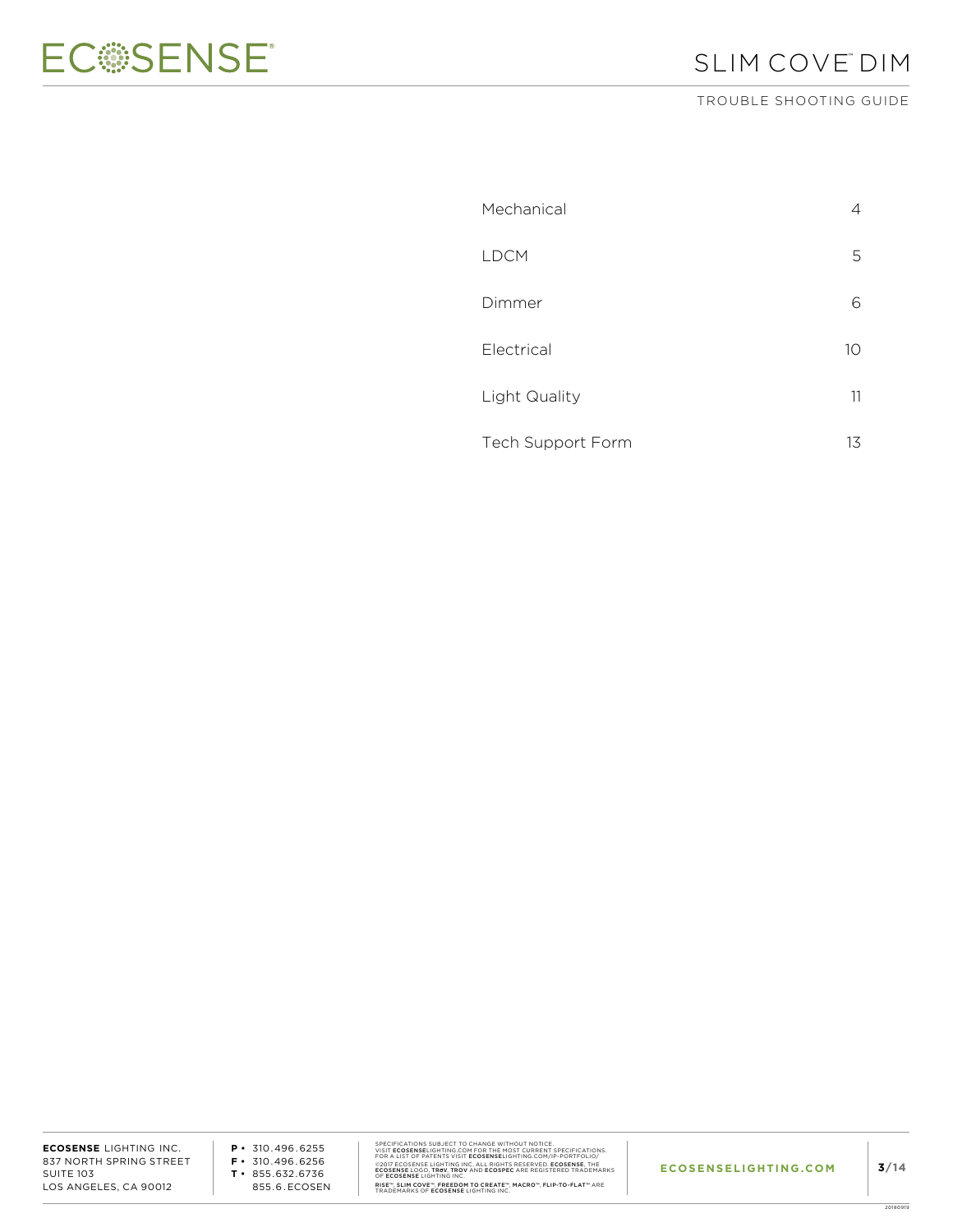# SLIM COVE™ DIM

#### TROUBLE SHOOTING GUIDE

### MECHANICAL

| <b>ISSUE ENCOUNTERED</b>                                                                                        | WHAT TO CHECK                                                                                                                                       |                                                                                                                                                                     |  |
|-----------------------------------------------------------------------------------------------------------------|-----------------------------------------------------------------------------------------------------------------------------------------------------|---------------------------------------------------------------------------------------------------------------------------------------------------------------------|--|
| Fixture doesn't stay at                                                                                         | Is large vibration or some other force, other than gravity, causing the aiming angle to change?                                                     |                                                                                                                                                                     |  |
| angle/aiming                                                                                                    | <b>IF YES</b>                                                                                                                                       | IF NOT                                                                                                                                                              |  |
|                                                                                                                 | More mounting clips can be used to support the<br>fixtures from twisting under vibration. Contact your<br>local agent to purchase additional clips. | Escalate to technicalsupport@ecosenselighting.com.                                                                                                                  |  |
| The mounting track is                                                                                           | Was the track screwed down every 12 inches?                                                                                                         |                                                                                                                                                                     |  |
| sagging when mounted on<br>the ceiling                                                                          | IF YES                                                                                                                                              | <b>IF NOT</b>                                                                                                                                                       |  |
|                                                                                                                 | Escalate to technicalsupport@ecosenselighting.com.                                                                                                  | Install a screw every 12 inches.                                                                                                                                    |  |
| The mounting clips do not<br>Were the clips installed separate from the fixture and without the mounting track? |                                                                                                                                                     |                                                                                                                                                                     |  |
| align with the fixture                                                                                          | <b>IF YES</b>                                                                                                                                       | IF NOT                                                                                                                                                              |  |
|                                                                                                                 | Uninstall the clips from the mounting surface and<br>attach them to the fixtures. The fixture will act like a<br>straight edge to align the clips.  | No, the mounting track was used. The mounting clips<br>can go into the track in two different directions. Make<br>sure they are all inserted in the same direction. |  |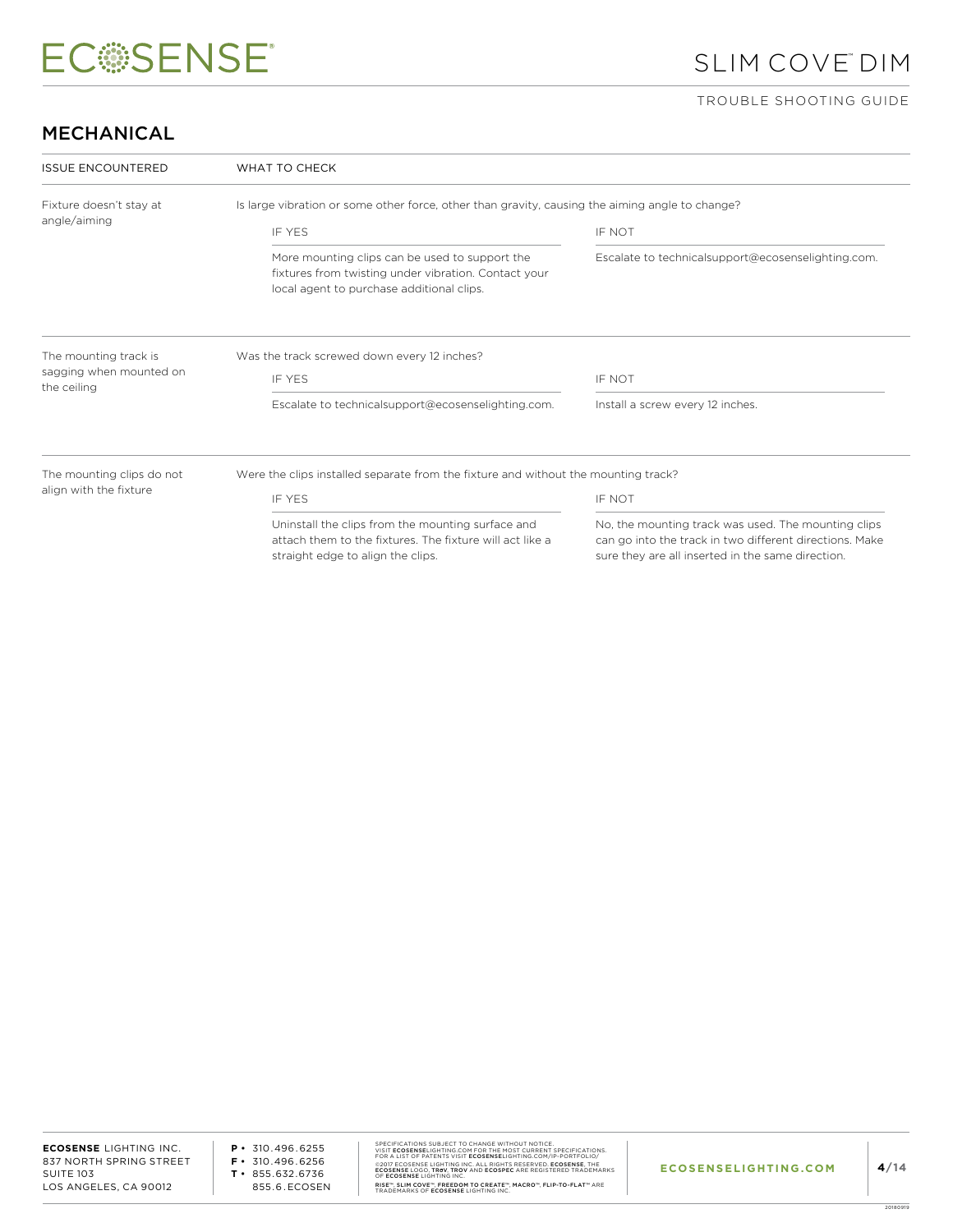# SLIM COVE™ DIM

### TROUBLE SHOOTING GUIDE

## LDCM

| <b>ISSUE ENCOUNTERED</b>                                                                              | WHAT TO CHECK                                                                                                                          |                                                                                                                                                                                                                                                                                                                                                                                                                                                                                      |          |                                                                                                                                                                                        |  |  |
|-------------------------------------------------------------------------------------------------------|----------------------------------------------------------------------------------------------------------------------------------------|--------------------------------------------------------------------------------------------------------------------------------------------------------------------------------------------------------------------------------------------------------------------------------------------------------------------------------------------------------------------------------------------------------------------------------------------------------------------------------------|----------|----------------------------------------------------------------------------------------------------------------------------------------------------------------------------------------|--|--|
| Fixtures aren't working at all                                                                        |                                                                                                                                        | Did you wire the input power to the output of the dimmer?                                                                                                                                                                                                                                                                                                                                                                                                                            |          |                                                                                                                                                                                        |  |  |
| with LDCM                                                                                             | IF YES                                                                                                                                 |                                                                                                                                                                                                                                                                                                                                                                                                                                                                                      | IF NOT   |                                                                                                                                                                                        |  |  |
|                                                                                                       |                                                                                                                                        | The LDCM is damaged and needs to be replaced,<br>contact technicalsupport@ecosenselighting.com.                                                                                                                                                                                                                                                                                                                                                                                      |          | Proceed to the next step.                                                                                                                                                              |  |  |
|                                                                                                       |                                                                                                                                        | Try disconnecting the 0-10V control wires from the dimming system and see if the fixture comes on.                                                                                                                                                                                                                                                                                                                                                                                   |          |                                                                                                                                                                                        |  |  |
|                                                                                                       | IF ON                                                                                                                                  |                                                                                                                                                                                                                                                                                                                                                                                                                                                                                      | IF OFF   |                                                                                                                                                                                        |  |  |
|                                                                                                       |                                                                                                                                        | The dimming system is turning the LDCM off. Please<br>consult dimmer manufacturer installation guide.                                                                                                                                                                                                                                                                                                                                                                                |          | Test the fixture on a non-dimmed circuit by<br>bypassing the LDCM and connecting the fixture<br>directly to the input of the LDCM. Proceed to the<br>next question.                    |  |  |
|                                                                                                       | Does the fixture work without the LDCM?                                                                                                |                                                                                                                                                                                                                                                                                                                                                                                                                                                                                      |          |                                                                                                                                                                                        |  |  |
|                                                                                                       | IF YES                                                                                                                                 |                                                                                                                                                                                                                                                                                                                                                                                                                                                                                      | IF NOT   |                                                                                                                                                                                        |  |  |
|                                                                                                       |                                                                                                                                        | The LDCM is defective and needs to be replaced.<br>Escalate to technicalsupport@ecosenselighting.com.                                                                                                                                                                                                                                                                                                                                                                                | section. | Please see Fixture Won't Turn On in the Electrical                                                                                                                                     |  |  |
| Fixtures come on, but aren't                                                                          |                                                                                                                                        | Is the fixture you are connecting to the LDCM ELV dimmable?                                                                                                                                                                                                                                                                                                                                                                                                                          |          |                                                                                                                                                                                        |  |  |
| dimming with LDCM                                                                                     | <b>IF YES</b>                                                                                                                          |                                                                                                                                                                                                                                                                                                                                                                                                                                                                                      | IF NOT   |                                                                                                                                                                                        |  |  |
|                                                                                                       | Proceed to the next question.                                                                                                          |                                                                                                                                                                                                                                                                                                                                                                                                                                                                                      |          | LDCM will not work with non-ELV dimmed fixtures.                                                                                                                                       |  |  |
|                                                                                                       | Does the input voltage going into the LDCM match the required voltage of the fixture?                                                  |                                                                                                                                                                                                                                                                                                                                                                                                                                                                                      |          |                                                                                                                                                                                        |  |  |
|                                                                                                       | IF YES                                                                                                                                 |                                                                                                                                                                                                                                                                                                                                                                                                                                                                                      | IF NOT   |                                                                                                                                                                                        |  |  |
|                                                                                                       | Proceed to the next question.                                                                                                          |                                                                                                                                                                                                                                                                                                                                                                                                                                                                                      |          | Rewire so the input voltage to the LDCM matches the<br>voltage of the fixture.                                                                                                         |  |  |
|                                                                                                       | Are the positive and negative 0-10V wires on the LDCM connected to the corresponding positive and negative terminals<br>on the Dimmer? |                                                                                                                                                                                                                                                                                                                                                                                                                                                                                      |          |                                                                                                                                                                                        |  |  |
|                                                                                                       | IF YES                                                                                                                                 |                                                                                                                                                                                                                                                                                                                                                                                                                                                                                      | IF NOT   |                                                                                                                                                                                        |  |  |
|                                                                                                       |                                                                                                                                        | And if the fixture still doesn't dim, escalate to<br>technicalsupport@ecosenselighting.com.                                                                                                                                                                                                                                                                                                                                                                                          |          | Rewire the 0-10V wires so the positive goes to<br>positive and negative goes to negative. If this did not<br>resolve the problem escalate to<br>technicalsupport@ecosenselighting.com. |  |  |
| Fixtures come on, but<br>they flicker or strobe                                                       | Neutral sharing will not work with the LDCM.                                                                                           |                                                                                                                                                                                                                                                                                                                                                                                                                                                                                      |          | Are the output neutral and hot (grey and red wires labeled "output") going directly to the fixtures and nothing else?                                                                  |  |  |
|                                                                                                       | IF YES                                                                                                                                 |                                                                                                                                                                                                                                                                                                                                                                                                                                                                                      | IF NOT   |                                                                                                                                                                                        |  |  |
|                                                                                                       |                                                                                                                                        | Then rewire the circuit. If the fixtures continue to<br>flicker proceed to the next question.                                                                                                                                                                                                                                                                                                                                                                                        |          | Proceed to the next question.                                                                                                                                                          |  |  |
|                                                                                                       | Has the maximum wattage of the LDCM been exceeded? Maximum wattage is 450W at 120V and 1000W at 277V.                                  |                                                                                                                                                                                                                                                                                                                                                                                                                                                                                      |          |                                                                                                                                                                                        |  |  |
|                                                                                                       | IF YFS                                                                                                                                 |                                                                                                                                                                                                                                                                                                                                                                                                                                                                                      | IF NOT   |                                                                                                                                                                                        |  |  |
|                                                                                                       |                                                                                                                                        | Reduce the load on the circuit and retest. If it still<br>flickers it was likely damged from the over loading<br>and will need to be replaced. Please contact your<br>local distributor to order a replacement.                                                                                                                                                                                                                                                                      |          | Escalate to technical support@ecosenselighting.com                                                                                                                                     |  |  |
| <b>ECOSENSE LIGHTING INC.</b><br>837 NORTH SPRING STREET<br><b>SUITE 103</b><br>LOS ANGELES, CA 90012 | $P \cdot 310.496.6255$<br>$F \cdot 310.496.6256$<br>$T \cdot 855.632.6736$<br>855.6.ECOSEN                                             | SPECIFICATIONS SUBJECT TO CHANGE WITHOUT NOTICE.<br>VISIT <b>ECOSENSE</b> LIGHTING.COM FOR THE MOST CURRENT SPECIFICATIONS.<br>FOR A LIST OF PATENTS VISIT <b>ECOSENSE</b> LIGHTING.COM/IP-PORTFOLIO/<br>@2017 ECOSENSE LIGHTING INC. ALL RIGHTS RESERVED. ECOSENSE, THE<br>ECOSENSE LOGO, TROV, TROV AND ECOSPEC ARE REGISTERED TRADEMARKS<br>OF ECOSENSE LIGHTING INC.<br>RISE™, SLIM COVE™, FREEDOM TO CREATE™, MACRO™, FLIP-TO-FLAT™ ARE<br>TRADEMARKS OF ECOSENSE LIGHTING INC. |          | 5/14<br><b>ECOSENSELIGHTING.COM</b>                                                                                                                                                    |  |  |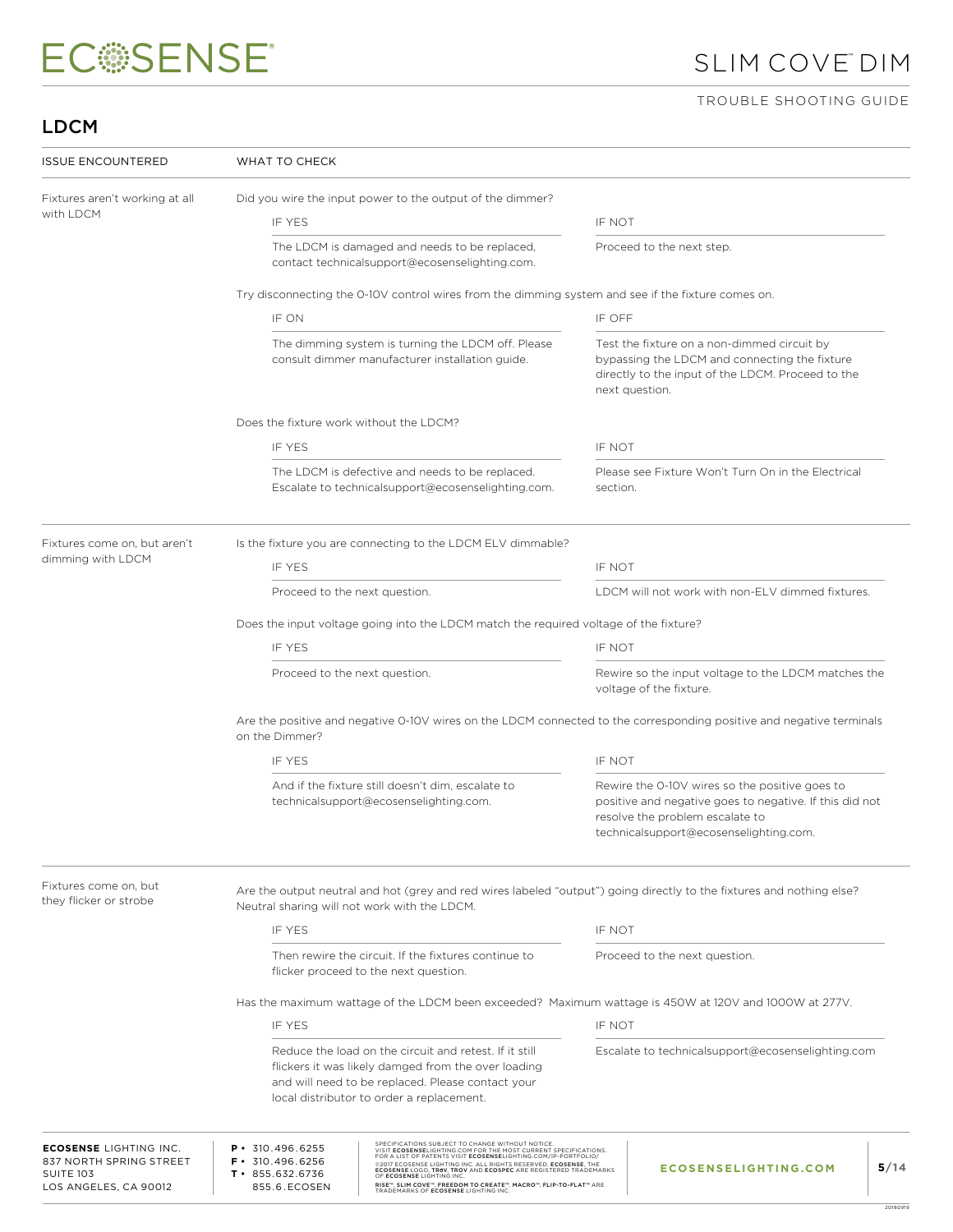# SLIM COVE™ DIM

### TROUBLE SHOOTING GUIDE

## LDCM

| <b>ISSUE ENCOUNTERED</b>                                                                              | WHAT TO CHECK                                                                                                                          |                                                                                                                                                                                                                                                                                                                                                                                                                                                                      |          |                                                                                                                                                                                        |      |  |
|-------------------------------------------------------------------------------------------------------|----------------------------------------------------------------------------------------------------------------------------------------|----------------------------------------------------------------------------------------------------------------------------------------------------------------------------------------------------------------------------------------------------------------------------------------------------------------------------------------------------------------------------------------------------------------------------------------------------------------------|----------|----------------------------------------------------------------------------------------------------------------------------------------------------------------------------------------|------|--|
| Fixtures aren't working at all                                                                        |                                                                                                                                        | Did you wire the input power to the output of the dimmer?                                                                                                                                                                                                                                                                                                                                                                                                            |          |                                                                                                                                                                                        |      |  |
| with LDCM                                                                                             | IF YES                                                                                                                                 |                                                                                                                                                                                                                                                                                                                                                                                                                                                                      | IF NOT   |                                                                                                                                                                                        |      |  |
|                                                                                                       |                                                                                                                                        | The LDCM is damaged and needs to be replaced,<br>contact technicalsupport@ecosenselighting.com.                                                                                                                                                                                                                                                                                                                                                                      |          | Proceed to the next step.                                                                                                                                                              |      |  |
|                                                                                                       |                                                                                                                                        | Try disconnecting the 0-10V control wires from the dimming system and see if the fixture comes on.                                                                                                                                                                                                                                                                                                                                                                   |          |                                                                                                                                                                                        |      |  |
|                                                                                                       | IF ON                                                                                                                                  |                                                                                                                                                                                                                                                                                                                                                                                                                                                                      | IF OFF   |                                                                                                                                                                                        |      |  |
|                                                                                                       |                                                                                                                                        | The dimming system is turning the LDCM off. Please<br>consult dimmer manufacturer installation guide.                                                                                                                                                                                                                                                                                                                                                                |          | Test the fixture on a non-dimmed circuit by<br>bypassing the LDCM and connecting the fixture<br>directly to the input of the LDCM. Proceed to the<br>next question.                    |      |  |
|                                                                                                       | Does the fixture work without the LDCM?                                                                                                |                                                                                                                                                                                                                                                                                                                                                                                                                                                                      |          |                                                                                                                                                                                        |      |  |
|                                                                                                       | <b>IF YES</b>                                                                                                                          |                                                                                                                                                                                                                                                                                                                                                                                                                                                                      | IF NOT   |                                                                                                                                                                                        |      |  |
|                                                                                                       |                                                                                                                                        | The LDCM is defective and needs to be replaced.<br>Escalate to technicalsupport@ecosenselighting.com.                                                                                                                                                                                                                                                                                                                                                                | section. | Please see Fixture Won't Turn On in the Electrical                                                                                                                                     |      |  |
| Fixtures come on, but aren't                                                                          |                                                                                                                                        | Is the fixture you are connecting to the LDCM ELV dimmable?                                                                                                                                                                                                                                                                                                                                                                                                          |          |                                                                                                                                                                                        |      |  |
| dimming with LDCM                                                                                     | IF YES                                                                                                                                 |                                                                                                                                                                                                                                                                                                                                                                                                                                                                      | IF NOT   |                                                                                                                                                                                        |      |  |
|                                                                                                       | Proceed to the next question.                                                                                                          |                                                                                                                                                                                                                                                                                                                                                                                                                                                                      |          | LDCM will not work with non-ELV dimmed fixtures.                                                                                                                                       |      |  |
|                                                                                                       | Does the input voltage going into the LDCM match the required voltage of the fixture?                                                  |                                                                                                                                                                                                                                                                                                                                                                                                                                                                      |          |                                                                                                                                                                                        |      |  |
|                                                                                                       | <b>IF YES</b>                                                                                                                          |                                                                                                                                                                                                                                                                                                                                                                                                                                                                      | IF NOT   |                                                                                                                                                                                        |      |  |
|                                                                                                       | Proceed to the next question.                                                                                                          |                                                                                                                                                                                                                                                                                                                                                                                                                                                                      |          | Rewire so the input voltage to the LDCM matches the<br>voltage of the fixture.                                                                                                         |      |  |
|                                                                                                       | Are the positive and negative 0-10V wires on the LDCM connected to the corresponding positive and negative terminals<br>on the Dimmer? |                                                                                                                                                                                                                                                                                                                                                                                                                                                                      |          |                                                                                                                                                                                        |      |  |
|                                                                                                       | IF YES                                                                                                                                 |                                                                                                                                                                                                                                                                                                                                                                                                                                                                      | IF NOT   |                                                                                                                                                                                        |      |  |
|                                                                                                       |                                                                                                                                        | And if the fixture still doesn't dim, escalate to<br>technicalsupport@ecosenselighting.com.                                                                                                                                                                                                                                                                                                                                                                          |          | Rewire the 0-10V wires so the positive goes to<br>positive and negative goes to negative. If this did not<br>resolve the problem escalate to<br>technicalsupport@ecosenselighting.com. |      |  |
| Fixtures come on, but<br>they flicker or strobe                                                       | Neutral sharing will not work with the LDCM.                                                                                           |                                                                                                                                                                                                                                                                                                                                                                                                                                                                      |          | Are the output neutral and hot (grey and red wires labeled "output") going directly to the fixtures and nothing else?                                                                  |      |  |
|                                                                                                       | IF YES                                                                                                                                 |                                                                                                                                                                                                                                                                                                                                                                                                                                                                      | IF NOT   |                                                                                                                                                                                        |      |  |
|                                                                                                       |                                                                                                                                        | Then rewire the circuit. If the fixtures continue to<br>flicker proceed to the next question.                                                                                                                                                                                                                                                                                                                                                                        |          | Proceed to the next question.                                                                                                                                                          |      |  |
|                                                                                                       | Has the maximum wattage of the LDCM been exceeded? Maximum wattage is 450W at 120V and 1000W at 277V.                                  |                                                                                                                                                                                                                                                                                                                                                                                                                                                                      |          |                                                                                                                                                                                        |      |  |
|                                                                                                       | IF YES                                                                                                                                 |                                                                                                                                                                                                                                                                                                                                                                                                                                                                      | IF NOT   |                                                                                                                                                                                        |      |  |
|                                                                                                       |                                                                                                                                        | Reduce the load on the circuit and retest. If it still<br>flickers it was likely damged from the over loading<br>and will need to be replaced. Please contact your<br>local distributor to order a replacement.                                                                                                                                                                                                                                                      |          | Escalate to technicalsupport@ecosenselighting.com                                                                                                                                      |      |  |
| <b>ECOSENSE LIGHTING INC.</b><br>837 NORTH SPRING STREET<br><b>SUITE 103</b><br>LOS ANGELES, CA 90012 | $P \cdot 310.496.6255$<br>$F \cdot 310.496.6256$<br>$T \cdot 855.632.6736$<br>855.6.ECOSEN                                             | SPECIFICATIONS SUBJECT TO CHANGE WITHOUT NOTICE.<br>VISIT ECOSENSELIGHTING.COM FOR THE MOST CURRENT SPECIFICATIONS.<br>FOR A LIST OF PATENTS VISIT ECOSENSELIGHTING.COM/IP-PORTFOLIO/<br>©2017 ECOSENSE LIGHTING INC. ALL RIGHTS RESERVED. ECOSENSE, THE<br>ECOSENSE LOGO, TROV, TROV AND ECOSPEC ARE REGISTERED TRADEMARKS<br>OF ECOSENSE LIGHTING INC.<br>RISE™, SLIM COVE™, FREEDOM TO CREATE™, MACRO™, FLIP-TO-FLAT™ ARE<br>TRADEMARKS OF ECOSENSE LIGHTING INC. |          | <b>ECOSENSELIGHTING.COM</b>                                                                                                                                                            | 6/14 |  |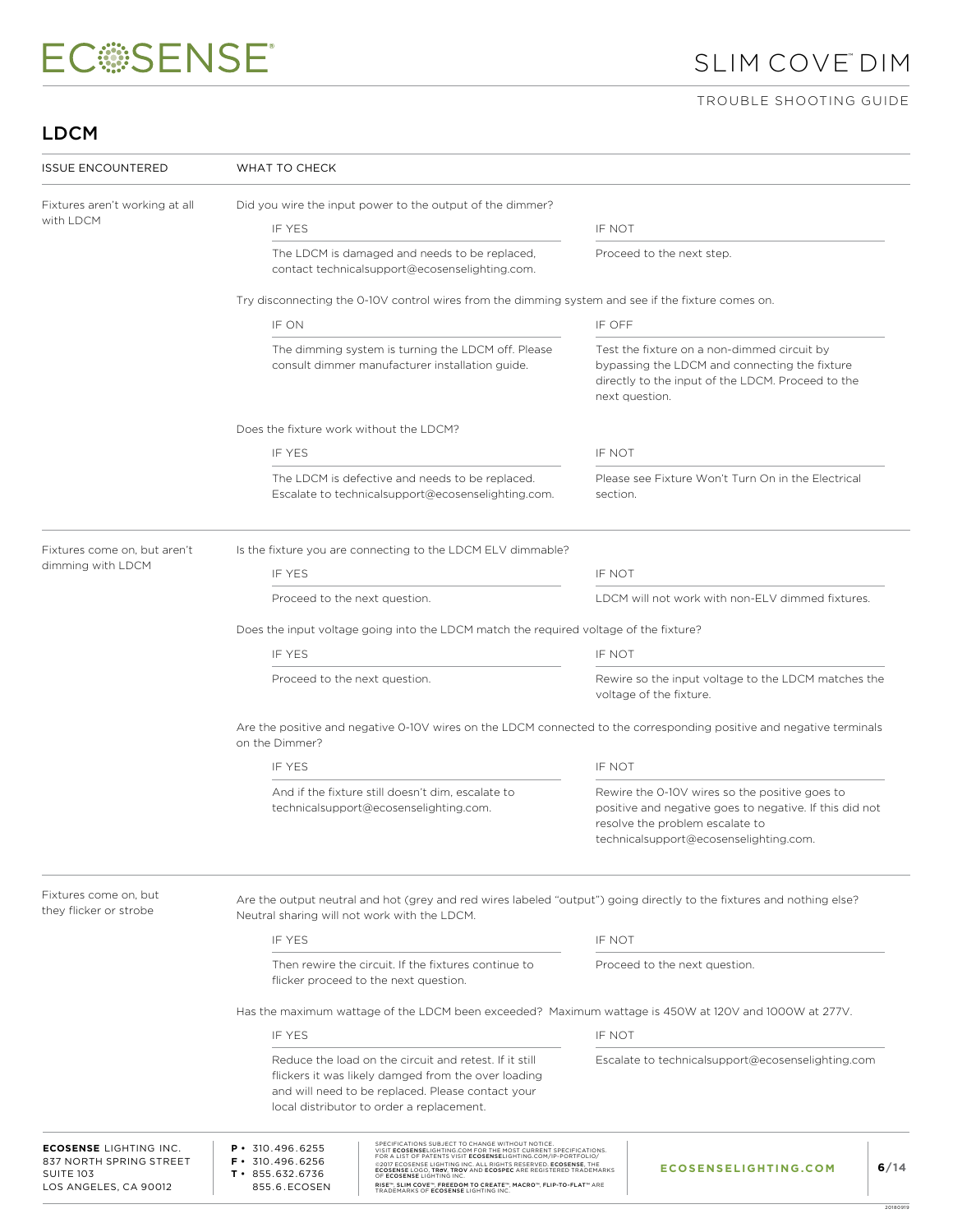# SLIM COVE™ DIM

#### TROUBLE SHOOTING GUIDE

### DIMMER

| <b>ISSUE ENCOUNTERED</b>                                   | WHAT TO CHECK                                                                                                                                                                                                                                                                                                                                                                                                                      |                                                                                                                                                                                                                                                                                                                                                                                     |  |
|------------------------------------------------------------|------------------------------------------------------------------------------------------------------------------------------------------------------------------------------------------------------------------------------------------------------------------------------------------------------------------------------------------------------------------------------------------------------------------------------------|-------------------------------------------------------------------------------------------------------------------------------------------------------------------------------------------------------------------------------------------------------------------------------------------------------------------------------------------------------------------------------------|--|
| Fixtures will not turn on at<br>the lowest dimming setting | Is the start up level of the dimmer set slightly higher than the lowest dim level?                                                                                                                                                                                                                                                                                                                                                 |                                                                                                                                                                                                                                                                                                                                                                                     |  |
| Also known as Pop-On                                       | IF YES                                                                                                                                                                                                                                                                                                                                                                                                                             | IF NOT                                                                                                                                                                                                                                                                                                                                                                              |  |
|                                                            | And if the dimmer has to be set very high before the<br>fixture turns on, escalate to<br>technicalsupport@ecosenselighting.com.                                                                                                                                                                                                                                                                                                    | Program the dimmer so the start up level is slightly<br>higher than the lowest dim level. If the dimmer does<br>not have this feature set the lowest end trim to<br>the start up level. If the dimmer doesn't have any<br>trim features the dimmer will have to be manually<br>adjusted higher to get the fixtures to turn on, then it<br>can be adjusted to the lower dim setting. |  |
|                                                            | The Pop-on Effect results when the LED fixture does not turn on at its very lowest light level and the dimming level<br>must be increased in order for the light to turn on. The voltage at which the light source begins operation is higher than<br>the voltage of the dimmer's lowest setting, so therefore when the right level is reached the fixture "pops-on".<br>This occurrence happens regardless of the dimmer loading. |                                                                                                                                                                                                                                                                                                                                                                                     |  |
|                                                            | It is common practice in the industry to set the trim on the low levels of the dimmer in order to prevent instabilities.<br>Low end trim could be set high enough to guarantee no pop on behavior.                                                                                                                                                                                                                                 |                                                                                                                                                                                                                                                                                                                                                                                     |  |
| Fixture turns off at the lower                             | Does the dimmer have a trim feature?                                                                                                                                                                                                                                                                                                                                                                                               |                                                                                                                                                                                                                                                                                                                                                                                     |  |
| travel level of the dimmer<br>before reaching the bottom   | IF YES                                                                                                                                                                                                                                                                                                                                                                                                                             | IF NOT                                                                                                                                                                                                                                                                                                                                                                              |  |
| Also known as Drop-Out                                     | Set the low end trim of the dimmer to the lowest<br>dimming level of the fixture before it turns off. If<br>you are having trouble trimming the low end of the<br>dimmer, please contact the dimmer manufacturer<br>for help.                                                                                                                                                                                                      | We recommend using a dimmer with low end trim. It<br>is the only way to prevent drop-out.                                                                                                                                                                                                                                                                                           |  |
|                                                            | Drop out occurs where the light turns off (or "drops out") as you decrease the dimming level, although you have not<br>reached the bottom of the dimmer. This causes some dead travel at the low end of the dimmer. This is common due to<br>the fact that different dimmer models have different values for their lowest, low end voltage.                                                                                        |                                                                                                                                                                                                                                                                                                                                                                                     |  |
| Multiple fixtures turn on at                               | Are all the fixtures in question the same power level?                                                                                                                                                                                                                                                                                                                                                                             |                                                                                                                                                                                                                                                                                                                                                                                     |  |
| different times<br>Also known as Popcorn Effect            | IF YES                                                                                                                                                                                                                                                                                                                                                                                                                             | IF NOT                                                                                                                                                                                                                                                                                                                                                                              |  |
|                                                            | Bypass the dimmer then proceed to the next<br>question.                                                                                                                                                                                                                                                                                                                                                                            | Having multiple power levels on one dimmer may<br>result in some inconsistent startup times.                                                                                                                                                                                                                                                                                        |  |
|                                                            | Did this fix the issue?                                                                                                                                                                                                                                                                                                                                                                                                            |                                                                                                                                                                                                                                                                                                                                                                                     |  |
|                                                            | IF YES                                                                                                                                                                                                                                                                                                                                                                                                                             | IF NOT                                                                                                                                                                                                                                                                                                                                                                              |  |
|                                                            |                                                                                                                                                                                                                                                                                                                                                                                                                                    |                                                                                                                                                                                                                                                                                                                                                                                     |  |

**P •** 310.496.6255 **F •** 310.496.6256 **T •** 855.632.6736 855.6.ECOSEN SPECIFICATIONS SUBJECT TO CHANGE WITHOUT NOTICE.<br>VISIT ECOSENSELIGHTING.COM FOR THE MOST CURRENT SPECIFICATIONS.<br>FOR A LIST OF PATENTS VISIT ECOSENSELIGHTING.COM/IP-PORTFOLIO/<br>@2017 ECOSENSE LIGHTING INC. ALL RIGHTS RESERV RISE™, SLIM COVE™, FREEDOM TO CREATE™, MACRO™, FLIP-TO-FLAT™ ARE<br>TRADEMARKS OF **ECOSENSE** LIGHTING INC.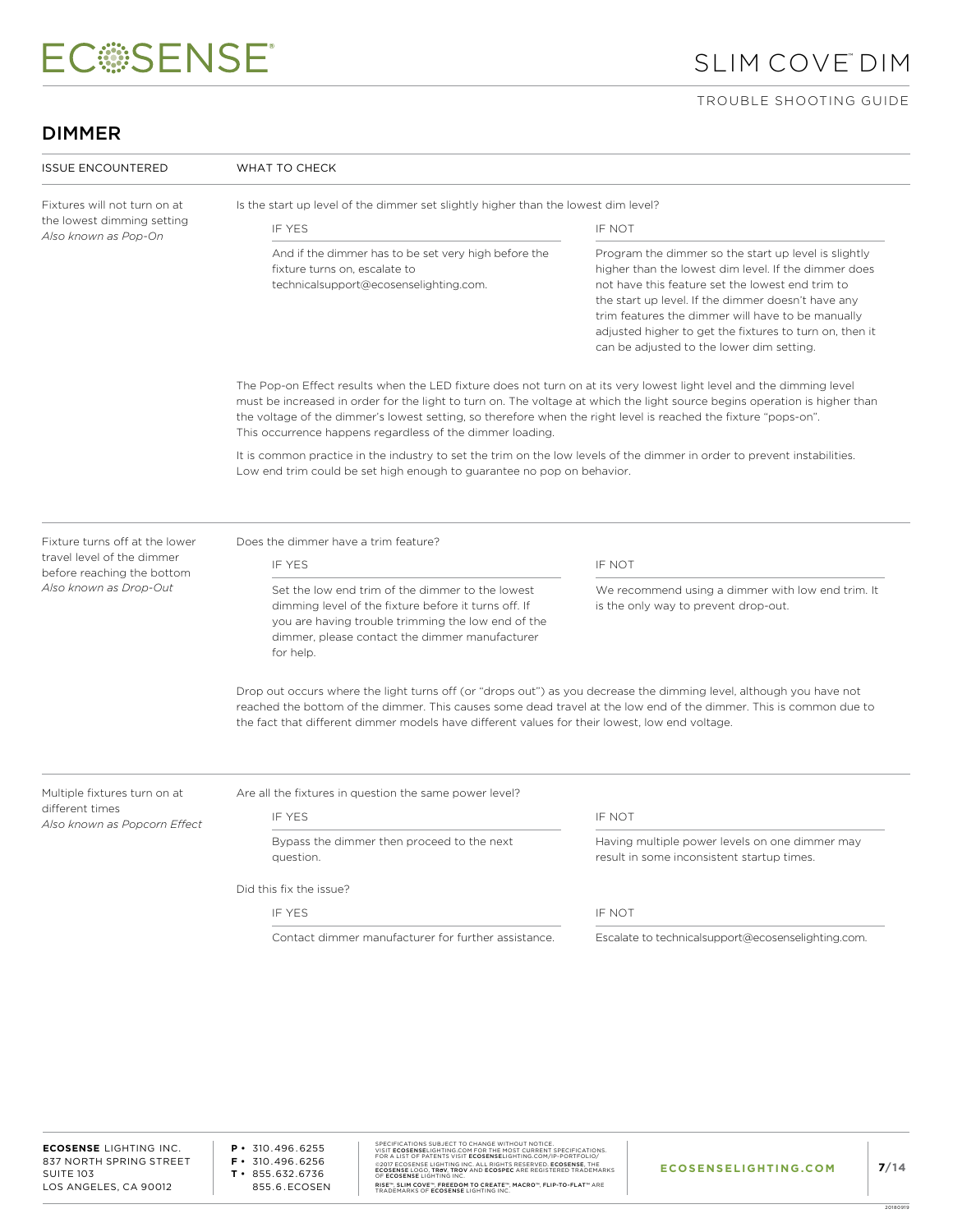# SLIM COVE™ DIM

#### TROUBLE SHOOTING GUIDE

### DIMMER (CONT.)

| <b>ISSUE ENCOUNTERED</b><br>WHAT TO CHECK   |                                                                                                                                                       |                                                                                                                                                          |  |  |  |
|---------------------------------------------|-------------------------------------------------------------------------------------------------------------------------------------------------------|----------------------------------------------------------------------------------------------------------------------------------------------------------|--|--|--|
| Fixture does not dim up or                  | Is the dimmer a reverse phase dimmer, also known as ELV or trailing edge?                                                                             |                                                                                                                                                          |  |  |  |
| down over a portion or the<br>dimming range | IF YES                                                                                                                                                | IF NOT                                                                                                                                                   |  |  |  |
| Also known as Dead Travel                   | Proceed to the next question.                                                                                                                         | Replace it with a reverse phase dimmer. SCD will only<br>dim on a reverse phase dimmer.                                                                  |  |  |  |
|                                             | Is the dimmer on the dimmer compatible chart?                                                                                                         |                                                                                                                                                          |  |  |  |
|                                             | IF YFS                                                                                                                                                | IF NOT                                                                                                                                                   |  |  |  |
|                                             | Proceed to the next question.                                                                                                                         | Replace the dimmer with one on the chart. If you<br>would still prefer to use the dimmer installed escalate<br>to technicalsupport@ecosenselighting.com. |  |  |  |
|                                             | Is the dimmer wired correctly?                                                                                                                        |                                                                                                                                                          |  |  |  |
|                                             | IF YES                                                                                                                                                | IF NOT                                                                                                                                                   |  |  |  |
|                                             | Swap the fixture out with a different one. Proceed to<br>the next question.                                                                           | Then correctly wire the dimmer.                                                                                                                          |  |  |  |
|                                             | Did this fix the issue?                                                                                                                               |                                                                                                                                                          |  |  |  |
|                                             | IF YES                                                                                                                                                | IF NOT                                                                                                                                                   |  |  |  |
|                                             | The original fixture is defective and needs to be<br>replaced. Escalate to<br>technicalsupport@ecosenselighting.com.                                  | Escalate to technicalsupport@ecosenselighting.com.                                                                                                       |  |  |  |
| Fixtures will not dim with                  | Is this installation in North America?                                                                                                                |                                                                                                                                                          |  |  |  |
| DALI or DMX                                 | IF YES                                                                                                                                                | IF NOT                                                                                                                                                   |  |  |  |
|                                             | SCD cannot dim directly with DALI or DMX. There<br>currently are not any dimming modules that will<br>convert DALI or DMX to ELV that work with TROV. | Proceed to the next question.                                                                                                                            |  |  |  |
|                                             | Can a module be used to convert DALI or DMX to ELV?                                                                                                   |                                                                                                                                                          |  |  |  |
|                                             | IF YES                                                                                                                                                | IF NOT                                                                                                                                                   |  |  |  |
|                                             |                                                                                                                                                       |                                                                                                                                                          |  |  |  |

See dimmer compatibility chart for DALI and DMX modules that work with SCD.

SCD cannot dim directly with DALI or DMX.

**ECOSENSE** LIGHTING INC. 837 NORTH SPRING STREET SUITE 103 LOS ANGELES, CA 90012

**P •** 310.496.6255 **F •** 310.496.6256 **T •** 855.632.6736 855.6.ECOSEN SPECIFICATIONS SUBJECT TO CHANGE WITHOUT NOTICE.<br>VISIT **ECOSENSE**LIGHTING.COM FOR THE MOST CURRENT SPECIFICATIONS.<br>FOR A LIST OF PATENTS VISIT **ECOSENSE**LIGHTING.COM/IP-PORTFOLIO/ ©2017 ECOSENSE LIGHTING INC. ALL RIGHTS RESERVED. **ECOSENSE**, THE<br>**ECOSENSE** LOGO, **TROV, TROV** AND **ECOSPEC** ARE REGISTERED TRADEMARKS<br>OF **ECOSENSE** LIGHTING INC. RISE™, SLIM COVE™, FREEDOM TO CREATE™, MACRO™, FLIP-TO-FLAT™ ARE<br>TRADEMARKS OF **ECOSENSE** LIGHTING INC.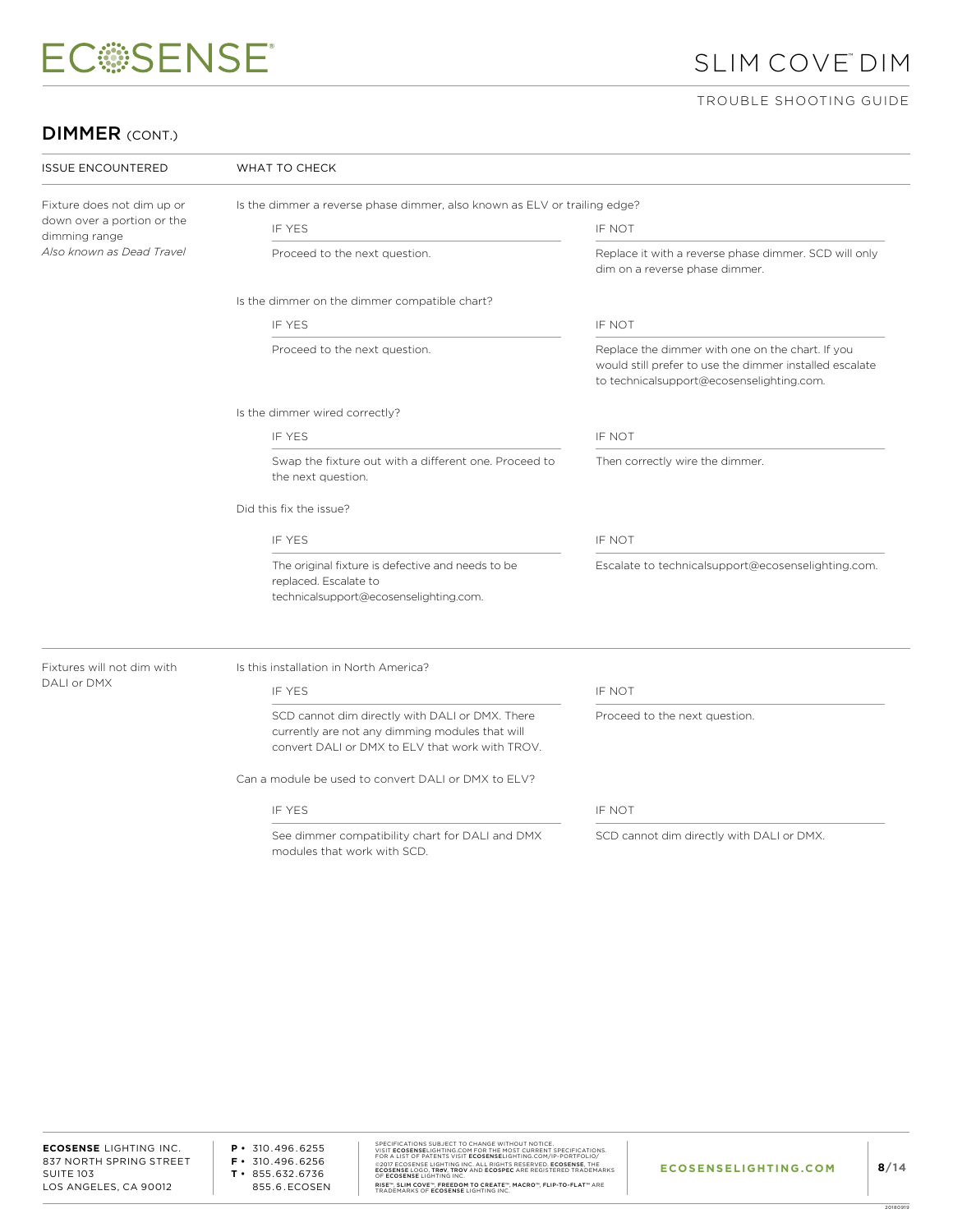# SLIM COVE™ DIM

#### TROUBLE SHOOTING GUIDE

### DIMMER (CONT.)

 $\overline{\phantom{a}}$ 

| <b>ISSUE ENCOUNTERED</b> | WHAT TO CHECK                                                             |                                                                                                                                                          |  |  |
|--------------------------|---------------------------------------------------------------------------|----------------------------------------------------------------------------------------------------------------------------------------------------------|--|--|
| Light is flickering      | Is the dimmer a reverse phase dimmer, also known as ELV or trailing edge? |                                                                                                                                                          |  |  |
|                          | <b>IF YES</b>                                                             | IF NOT                                                                                                                                                   |  |  |
|                          | Proceed to the next question.                                             | Replace it with a reverse phase dimmer. SCD will only<br>dim on a reverse phase dimmer.                                                                  |  |  |
|                          | Is the dimmer on the dimmer compatible chart?                             |                                                                                                                                                          |  |  |
|                          | <b>IF YES</b>                                                             | IF NOT                                                                                                                                                   |  |  |
|                          | Proceed to the next question.                                             | Replace the dimmer with one on the chart. If you<br>would still prefer to use the dimmer installed escalate<br>to technicalsupport@ecosenselighting.com. |  |  |
|                          | Is the dimmer wired correctly?                                            |                                                                                                                                                          |  |  |
|                          | <b>IF YES</b>                                                             | IF NOT                                                                                                                                                   |  |  |
|                          | Proceed to the next question.                                             | Then correctly wire the dimmer.                                                                                                                          |  |  |
|                          | Has the minimum load of the dimmer met?                                   |                                                                                                                                                          |  |  |
|                          | IF YES                                                                    | IF NOT                                                                                                                                                   |  |  |
|                          | Proceed to the next question.                                             | Add more load to the dimmer. This can be done with a<br>phantom load module.                                                                             |  |  |
|                          | Has the maximum load of the dimmer been exceeded?                         |                                                                                                                                                          |  |  |
|                          | <b>IF YES</b>                                                             | IF NOT                                                                                                                                                   |  |  |
|                          | Reconfigure the runs so the maximum load is not<br>hebeenxe               | Escalate to technicalsupport@ecosenselighting.com.                                                                                                       |  |  |

**ECOSENSE** LIGHTING INC. 837 NORTH SPRING STREET SUITE 103 LOS ANGELES, CA 90012

**P •** 310.496.6255 **F •** 310.496.6256 **T •** 855.632.6736 855.6.ECOSEN SPECIFICATIONS SUBJECT TO CHANGE WITHOUT NOTICE.<br>VISIT ECOSENSELIGHTING.COM FOR THE MOST CURRENT SPECIFICATIONS.<br>FOR A LIST OF PATENTS VISIT ECOSENSELIGHTING.COM/IP-PORTFOLIO/<br>@2017 ECOSENSE LIGHTING INC. ALL RIGHTS RESERV RISE™, SLIM COVE™, FREEDOM TO CREATE™, MACRO™, FLIP-TO-FLAT™ ARE<br>TRADEMARKS OF **ECOSENSE** LIGHTING INC.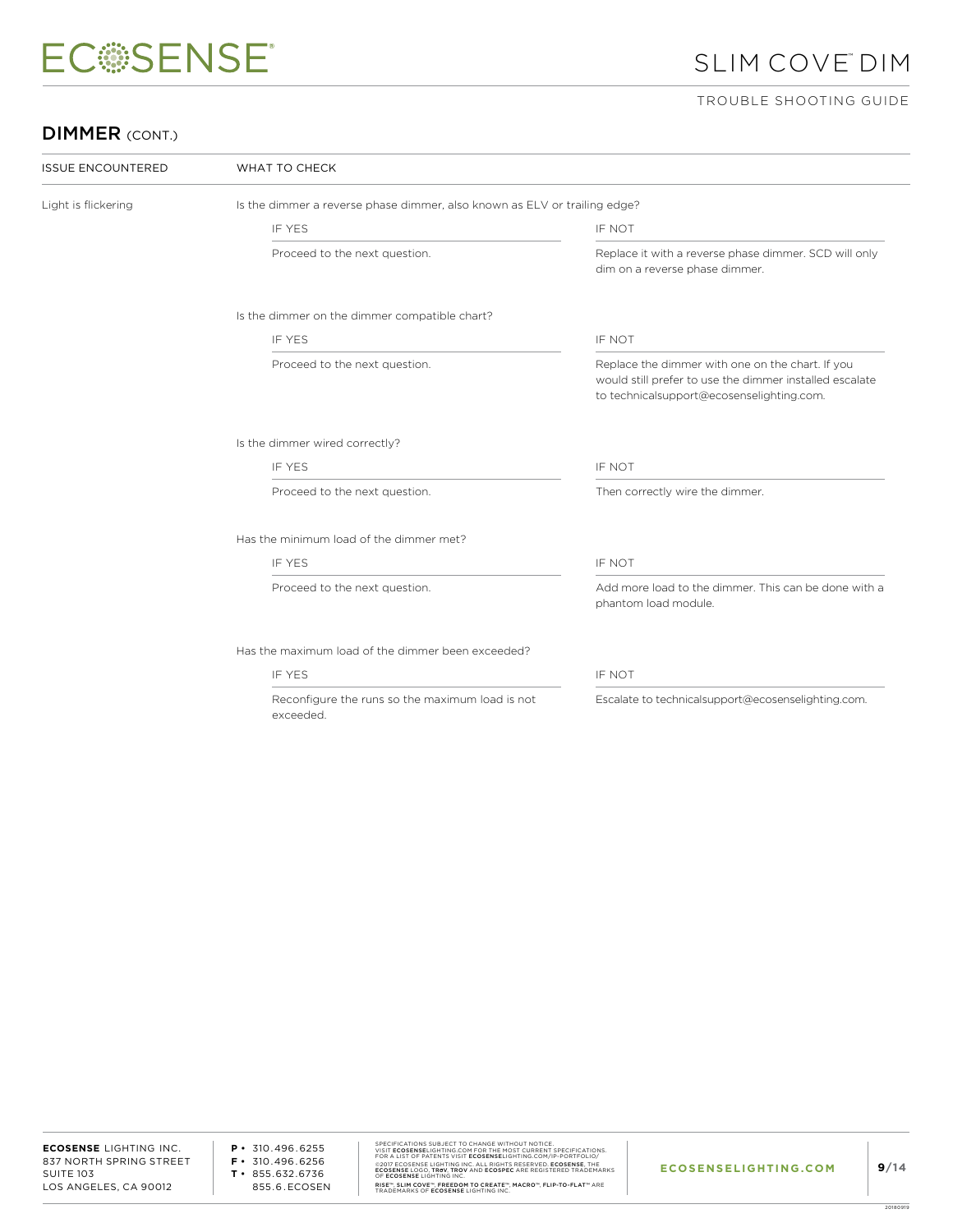# SLIM COVE™ DIM

#### TROUBLE SHOOTING GUIDE

### DIMMER (CONT.)

| <b>ISSUE ENCOUNTERED</b>           | WHAT TO CHECK                                                                                                                                                                         |                                                                                                                                                                                                                                                     |  |  |  |
|------------------------------------|---------------------------------------------------------------------------------------------------------------------------------------------------------------------------------------|-----------------------------------------------------------------------------------------------------------------------------------------------------------------------------------------------------------------------------------------------------|--|--|--|
| Fixture is not dimming to the      | Is the dimmer a reverse phase dimmer, also known as ELV or trailing edge?                                                                                                             |                                                                                                                                                                                                                                                     |  |  |  |
| published low end dimming<br>level | IF YES                                                                                                                                                                                | IF NOT                                                                                                                                                                                                                                              |  |  |  |
|                                    | Proceed to the next question.                                                                                                                                                         | Replace it with a reverse phase dimmer. SCD will only<br>dim on a reverse phase dimmer.                                                                                                                                                             |  |  |  |
|                                    | Is the dimmer on the dimmer compatible chart?                                                                                                                                         |                                                                                                                                                                                                                                                     |  |  |  |
|                                    | IF YES                                                                                                                                                                                | IF NOT                                                                                                                                                                                                                                              |  |  |  |
|                                    | Proceed to the next question.                                                                                                                                                         | Replace the dimmer with one on the chart. If you<br>would still prefer to use the dimmer installed escalate<br>to technicalsupport@ecosenselighting.com.                                                                                            |  |  |  |
|                                    | Is the dimmer wired correctly?                                                                                                                                                        |                                                                                                                                                                                                                                                     |  |  |  |
|                                    | IF YES                                                                                                                                                                                | IF NOT                                                                                                                                                                                                                                              |  |  |  |
|                                    | Proceed to the next question.                                                                                                                                                         | Then correctly wire the dimmer.                                                                                                                                                                                                                     |  |  |  |
|                                    | Has the minimum load of the dimmer met?                                                                                                                                               |                                                                                                                                                                                                                                                     |  |  |  |
|                                    | IF YES                                                                                                                                                                                | IF NOT                                                                                                                                                                                                                                              |  |  |  |
|                                    | Proceed to the next question.                                                                                                                                                         | Add more load to the dimmer. This can be done with a<br>phantom load module.                                                                                                                                                                        |  |  |  |
|                                    | Are you determining the low end range based on information from the dimmer?                                                                                                           |                                                                                                                                                                                                                                                     |  |  |  |
|                                    | IF YES                                                                                                                                                                                | IF NOT                                                                                                                                                                                                                                              |  |  |  |
|                                    | The information given by the dimmer on dimming<br>range, typically a percentage, is based on voltage and<br>not light output. This is not how low end dimming<br>range is determined. | Proceed to the next question.                                                                                                                                                                                                                       |  |  |  |
|                                    | Are you using an illuminance meter to determine the maximum and minimum light levels?                                                                                                 |                                                                                                                                                                                                                                                     |  |  |  |
|                                    | IF YES                                                                                                                                                                                | IF NOT                                                                                                                                                                                                                                              |  |  |  |
|                                    | And if you are still not able to achieve the published<br>low end dimming level escalate to<br>technicalsupport@ecosenselighting.com.                                                 | Use an illuminance meter to measure the illuminance<br>at 100% and at the lowest level before the fixture<br>turns off. Then divide the minimum value by the<br>100% value to determine the low end dimming level.<br>Proceed to the next question. |  |  |  |
|                                    | Do these results match the published levels?                                                                                                                                          |                                                                                                                                                                                                                                                     |  |  |  |
|                                    | IF YES                                                                                                                                                                                | IF NOT                                                                                                                                                                                                                                              |  |  |  |
|                                    | Nothing needs to be done.                                                                                                                                                             | Escalate to technicalsupport@ecosenselighting.com.                                                                                                                                                                                                  |  |  |  |

**P •** 310.496.6255 **F •** 310.496.6256 **T •** 855.632.6736 855.6.ECOSEN SPECIFICATIONS SUBJECT TO CHANGE WITHOUT NOTICE.<br>VISIT ECOSENSELIGHTING.COM FOR THE MOST CURRENT SPECIFICATIONS.<br>FOR A LIST OF PATENTS VISIT ECOSENSELIGHTING.COM/IP-PORTFOLIO/<br>@2017 ECOSENSE LIGHTING INC. ALL RIGHTS RESERV RISE™, SLIM COVE™, FREEDOM TO CREATE™, MACRO™, FLIP-TO-FLAT™ ARE<br>TRADEMARKS OF **ECOSENSE** LIGHTING INC.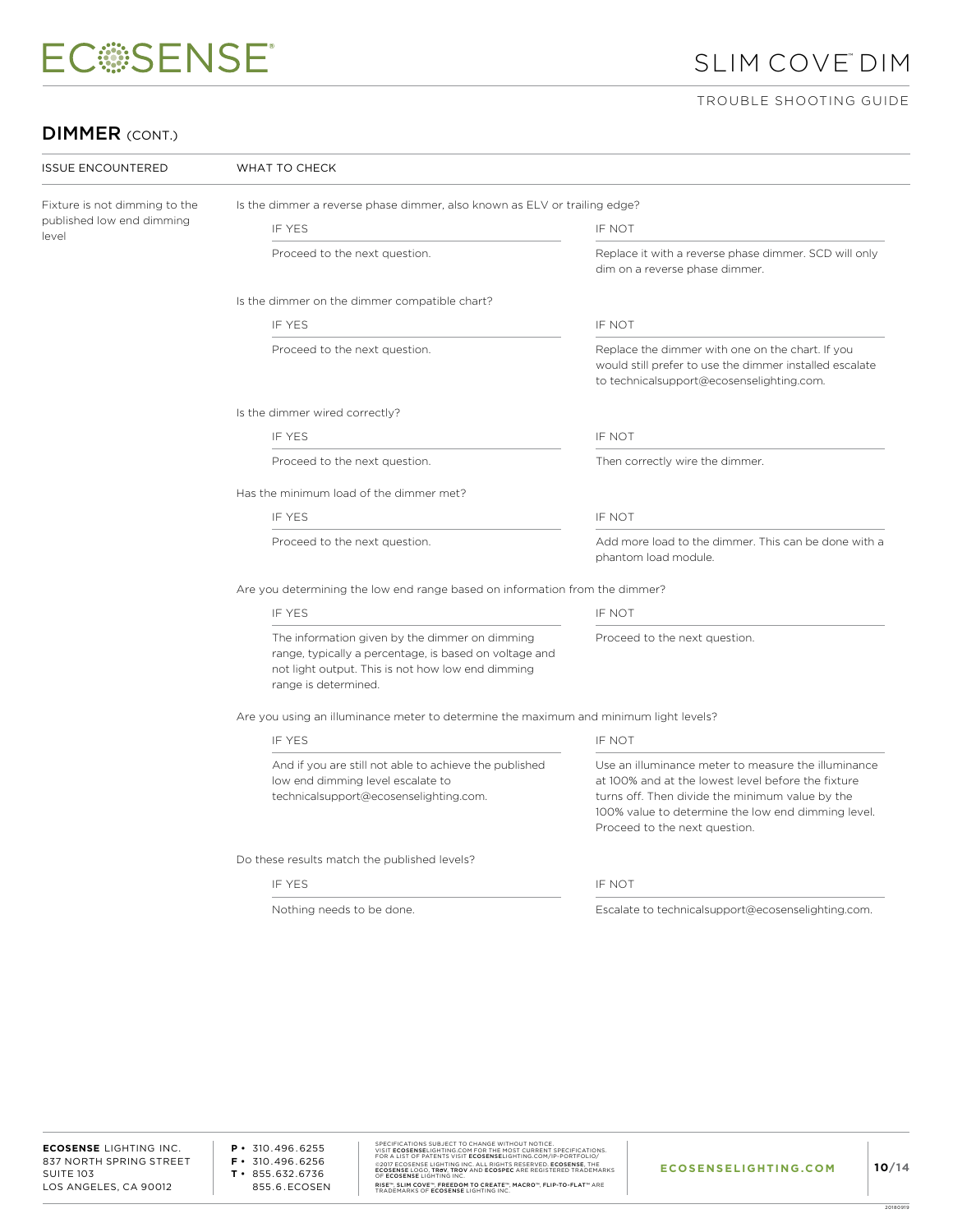# SLIM COVE™ DIM

#### TROUBLE SHOOTING GUIDE

## ELECTRICAL

| <b>ISSUE ENCOUNTERED</b> | WHAT TO CHECK                                                                                                                  |                                                                                                                                                            |  |  |  |
|--------------------------|--------------------------------------------------------------------------------------------------------------------------------|------------------------------------------------------------------------------------------------------------------------------------------------------------|--|--|--|
| Fixture won't turn on    | If there is more than one fixture in the run, are the other fixtures working?                                                  |                                                                                                                                                            |  |  |  |
|                          | If there is only one fixture or they are all not working, then proceed to next question.                                       |                                                                                                                                                            |  |  |  |
|                          | <b>IF YES</b>                                                                                                                  | IF NOT                                                                                                                                                     |  |  |  |
|                          | Then this fixture is defective, escalate to<br>technicalsupport@ecosenselighting.com.                                          | Proceed to the next question.                                                                                                                              |  |  |  |
|                          | Is the leader cable wired correctly to the mains voltage?                                                                      |                                                                                                                                                            |  |  |  |
|                          | <b>IF YES</b>                                                                                                                  | IF NOT                                                                                                                                                     |  |  |  |
|                          | Use a volt meter connected to the two metal pins of<br>the connector. Then check the voltage. Proceed to<br>the next question. | Then connect power to the leader cable as per<br>installation sheet.                                                                                       |  |  |  |
|                          | Are you seeing the correct voltage?                                                                                            |                                                                                                                                                            |  |  |  |
|                          | <b>IF YES</b>                                                                                                                  | IF NOT                                                                                                                                                     |  |  |  |
|                          | Proceed to the next question.                                                                                                  | Check the circuit breaker and all wire connections on<br>the site to find the disconnected power source.                                                   |  |  |  |
|                          | Is the connector on the leader cable firmly connected to the connector on the fixture?                                         |                                                                                                                                                            |  |  |  |
|                          | <b>IF YES</b>                                                                                                                  | IF NOT                                                                                                                                                     |  |  |  |
|                          | Escalate to technicalsupport@ecosenselighting.com.                                                                             | Firmly connect the connector from the leader cable<br>to the fixture. If this did not fix the issue, escalate to<br>technicalsupport@ecosenselighting.com. |  |  |  |

Leader cable doesn't have a ground

SCD is designed without the need for a ground wire. The driver is double insulated which ensures none of the electrical components will come in contact with the metal parts of the fixture.

For further explanation please see SCD 101 document or contact technicalsupport@ecosenselighting.com

SPECIFICATIONS SUBJECT TO CHANGE WITHOUT NOTICE.<br>VISIT **ECOSENSE**LIGHTING.COM FOR THE MOST CURRENT SPECIFICATIONS.<br>FOR A LIST OF PATENTS VISIT **ECOSENSE**LIGHTING.COM/IP-PORTFOLIO/ ©2017 ECOSENSE LIGHTING INC. ALL RIGHTS RESERVED. **ECOSENSE**, THE<br>**ECOSENSE** LOGO, **TROV, TROV** AND **ECOSPEC** ARE REGISTERED TRADEMARKS<br>OF **ECOSENSE** LIGHTING INC. RISE™, SLIM COVE™, FREEDOM TO CREATE™, MACRO™, FLIP-TO-FLAT™ ARE<br>TRADEMARKS OF **ECOSENSE** LIGHTING INC.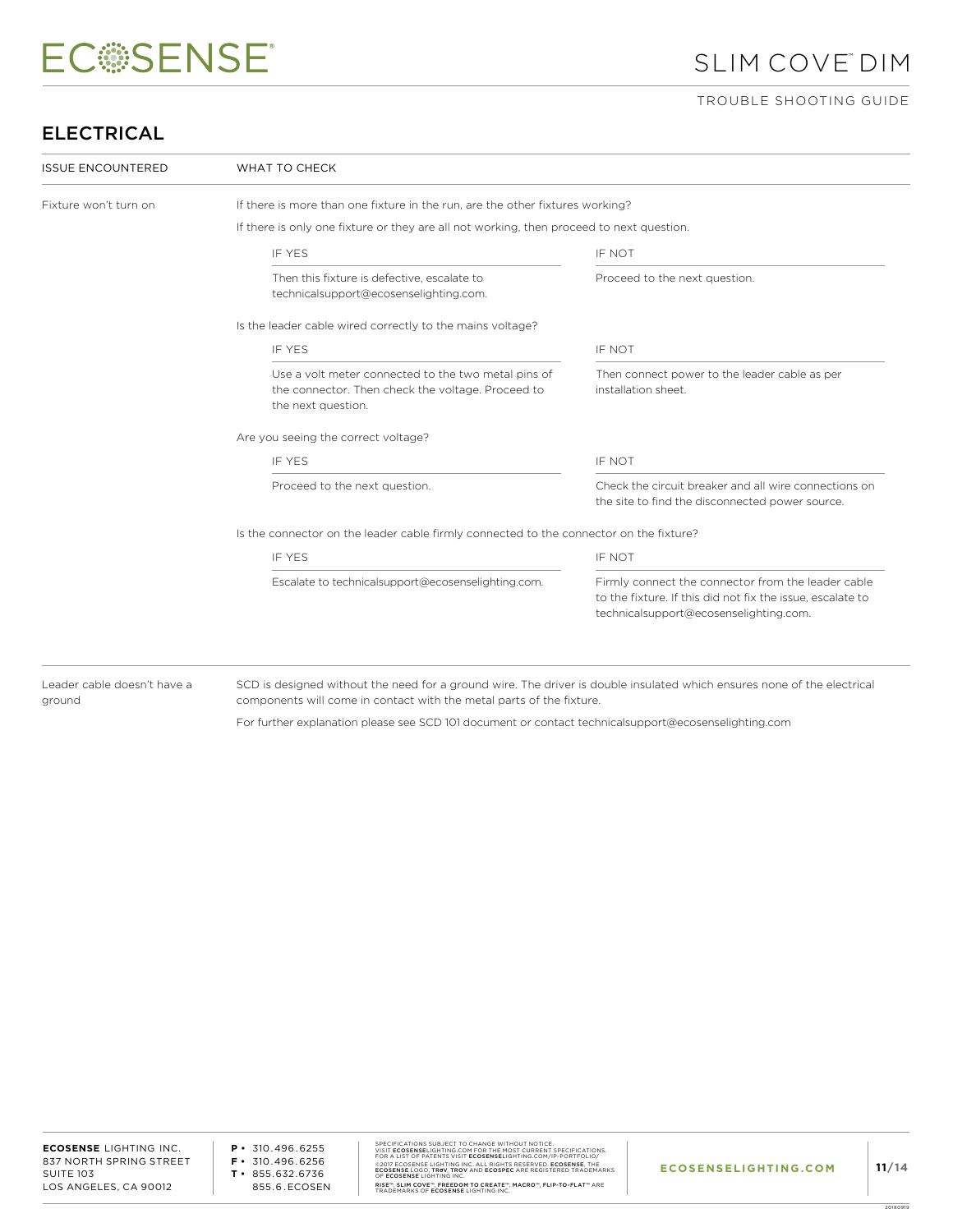## SLIM COVE™ DIM

#### TROUBLE SHOOTING GUIDE

### LIGHT QUALITY

| <b>ISSUE ENCOUNTERED</b> | WHAT TO CHECK                                                                                                                                                                                                                |                                                                                                                                                    |  |
|--------------------------|------------------------------------------------------------------------------------------------------------------------------------------------------------------------------------------------------------------------------|----------------------------------------------------------------------------------------------------------------------------------------------------|--|
| Color does not match     | Is the reflective surface painted white?                                                                                                                                                                                     |                                                                                                                                                    |  |
| expectaions              | IF YFS                                                                                                                                                                                                                       | <b>IF NOT</b>                                                                                                                                      |  |
|                          | Proceed to the next question.                                                                                                                                                                                                | Then paint the surface white to match the light output<br>color. Any other color will distort the color of the light.                              |  |
|                          | Are the other fixtures in the space the same CCT and CRI?                                                                                                                                                                    |                                                                                                                                                    |  |
|                          | IF YES                                                                                                                                                                                                                       | <b>IF NOT</b>                                                                                                                                      |  |
|                          | Use a spectrometer to measure the CCT, CRI,<br>and duy. For accurate measurements it is best to<br>measure light at least 6" from the fixture. Point<br>spectrometer directly at the light. Proceed to the<br>next question. | Then different CCT and CRI fixtures will look different.                                                                                           |  |
|                          | Do these metrics match for all fixtures?                                                                                                                                                                                     |                                                                                                                                                    |  |
|                          | IF YES                                                                                                                                                                                                                       | <b>IF NOT</b>                                                                                                                                      |  |
|                          | Escalate to technicalsupport@ecosenselighting.com.                                                                                                                                                                           | TROV uses a single 2-step MacAdam ellipse bin which<br>is very tight and consistent. Other manufacturers use<br>wider bins and may not match TROV. |  |

**ECOSENSE** LIGHTING INC. 837 NORTH SPRING STREET SUITE 103 LOS ANGELES, CA 90012

**P •** 310.496.6255 **F •** 310.496.6256 **T •** 855.632.6736 855.6.ECOSEN SPECIFICATIONS SUBJECT TO CHANGE WITHOUT NOTICE.<br>VISIT ECOSENSELIGHTING.COM FOR THE MOST CURRENT SPECIFICATIONS.<br>FOR A LIST OF PATENTS VISIT ECOSENSELIGHTING.COM/IP-PORTFOLIO/<br>@2017 ECOSENSE LIGHTING INC. ALL RIGHTS RESERV RISE™, SLIM COVE™, FREEDOM TO CREATE™, MACRO™, FLIP-TO-FLAT™ ARE<br>TRADEMARKS OF **ECOSENSE** LIGHTING INC.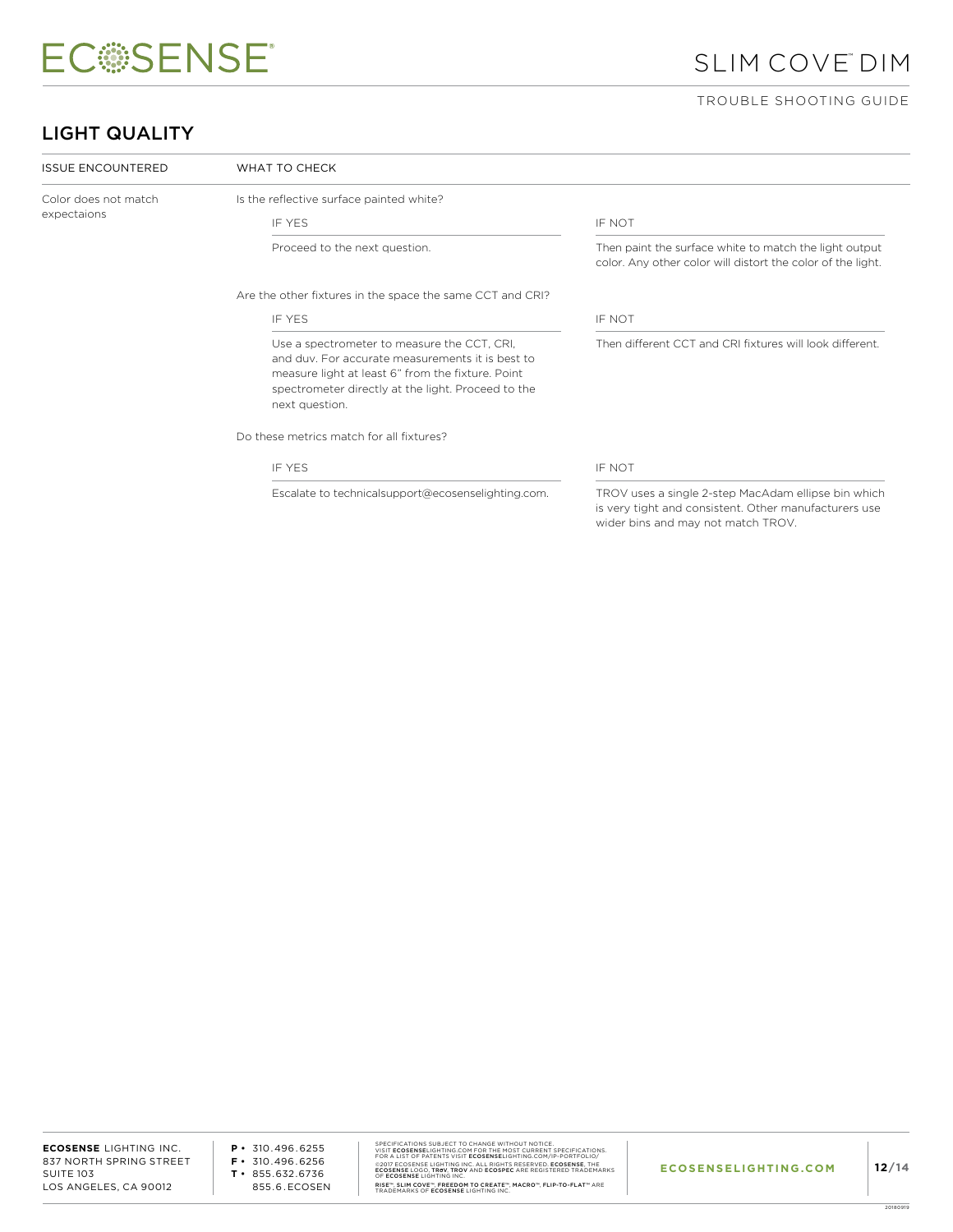

## SLIM COVE™ DIM

#### TROUBLE SHOOTING GUIDE

### LIGHT QUALITY (CONT.)

| <b>ISSUE ENCOUNTERED</b>                 | WHAT TO CHECK                                                                                                                                                                                                |                                                                                 |  |  |
|------------------------------------------|--------------------------------------------------------------------------------------------------------------------------------------------------------------------------------------------------------------|---------------------------------------------------------------------------------|--|--|
| Light intensity is                       | Is there visible damage to the fixture or debris blocking the fixture?                                                                                                                                       |                                                                                 |  |  |
| inconsistent/non-uniform                 | IF YES                                                                                                                                                                                                       | IF NOT                                                                          |  |  |
|                                          | The LEDs could have become damaged, escalate to<br>technicalsupport@ecosenselighting.com.                                                                                                                    | Proceed to the next question.                                                   |  |  |
|                                          | Is there any rattling if the unit is gently vibrated?                                                                                                                                                        |                                                                                 |  |  |
|                                          | IF YES                                                                                                                                                                                                       | IF NOT                                                                          |  |  |
|                                          | The LEDs could have become damaged, escalate to<br>technicalsupport@ecosenselighting.com.                                                                                                                    | Proceed to the next question.                                                   |  |  |
|                                          | Are the fixtures the same power level?                                                                                                                                                                       |                                                                                 |  |  |
|                                          | IF YES                                                                                                                                                                                                       | IF NOT                                                                          |  |  |
|                                          | Proceed to the next question.                                                                                                                                                                                | Then reconfigure runs so they are all the same power<br>level fixtures.         |  |  |
|                                          | Are they all the same CCT and CRI?                                                                                                                                                                           |                                                                                 |  |  |
|                                          | IF YES                                                                                                                                                                                                       | IF NOT                                                                          |  |  |
|                                          | Then some of the units might be defective, escalate to<br>Different CCT and CRI fixtures will have different<br>technicalsupport@ecosenselighting.com.<br>lumen outputs. Reconfigure runs so they all match. |                                                                                 |  |  |
| Color doesn't match from<br>unit to unit | Is there visible damage to the fixture or debris blocking the fixture?                                                                                                                                       |                                                                                 |  |  |
|                                          | IF YES                                                                                                                                                                                                       | IF NOT                                                                          |  |  |
|                                          | The LEDs could have become damaged, escalate to<br>technicalsupport@ecosenselighting.com.                                                                                                                    | Proceed to the next question.                                                   |  |  |
|                                          | Is there any rattling if the unit is gently vibrated?                                                                                                                                                        |                                                                                 |  |  |
|                                          | IF YES                                                                                                                                                                                                       | IF NOT                                                                          |  |  |
|                                          | The LEDs could have become damaged, escalate to<br>technicalsupport@ecosenselighting.com.                                                                                                                    | Proceed to the next question.                                                   |  |  |
|                                          | Does the fixture label have the same CCT for all the fixtures in the run?                                                                                                                                    |                                                                                 |  |  |
|                                          | IF YES                                                                                                                                                                                                       | IF NOT                                                                          |  |  |
|                                          | Proceed to the next question.                                                                                                                                                                                | Reconfigure the run so the CCTs are all the same.                               |  |  |
|                                          | Does the CCT of the fixture match the label?                                                                                                                                                                 |                                                                                 |  |  |
|                                          | IF YES                                                                                                                                                                                                       | IF NOT                                                                          |  |  |
|                                          | Escalate to technicalsupport@ecosenselighting.com.                                                                                                                                                           | The fixture is defective, escalate to<br>technicalsupport@ecosenselighting.com. |  |  |

**P •** 310.496.6255 **F •** 310.496.6256 **T •** 855.632.6736 855.6.ECOSEN SPECIFICATIONS SUBJECT TO CHANGE WITHOUT NOTICE.<br>VISIT ECOSENSELIGHTING.COM FOR THE MOST CURRENT SPECIFICATIONS.<br>FOR A LIST OF PATENTS VISIT ECOSENSELIGHTING.COM/IP-PORTFOLIO/<br>@2017 ECOSENSE LIGHTING INC. ALL RIGHTS RESERV RISE™, SLIM COVE™, FREEDOM TO CREATE™, MACRO™, FLIP-TO-FLAT™ ARE<br>TRADEMARKS OF **ECOSENSE** LIGHTING INC.